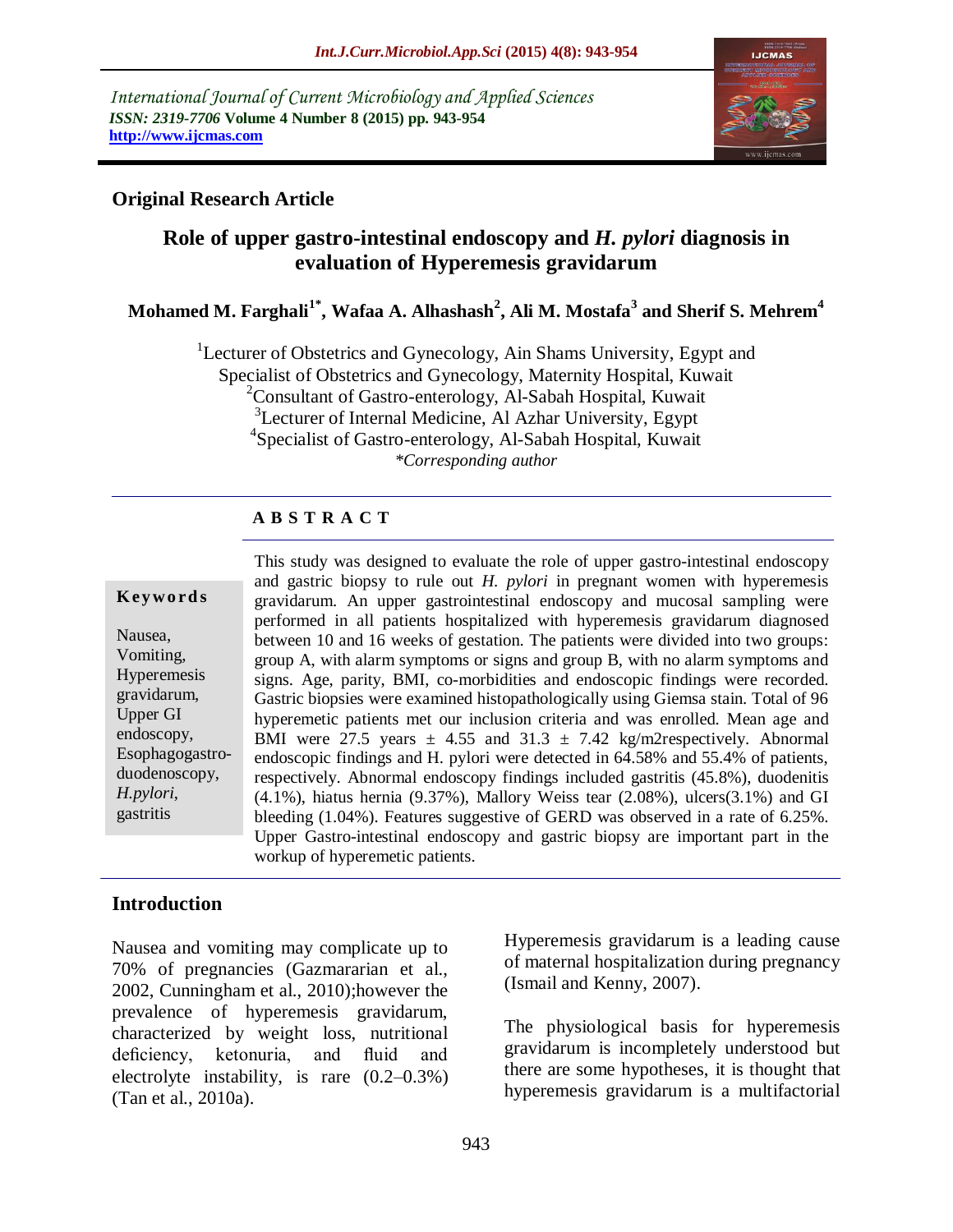disease resulting from the combination of various unrelated conditions such as genetic, environmental, hormonal and psychiatric. Finally, the exact cause and mechanism remain controversial (Tan et al., 2010b, Uguz et al., 2012, Vikanes et al., 2010, Fejzo and Macgibbon, 2012).

The evaluation of hyperemesis should exclude other causes of vomiting. Diagnostic testing, including imaging and laboratory evaluation, may be indicated based on history and physical examination findings. Esophagogastro-duodenoscopy may be necessary depending on the course and the results of diagnostic testing (William et al., 2013).The most common indications for EGD in pregnant patients include major or continued GI hemorrhage, dysphagia, and refractory nausea and vomiting(Cappell et al., 1996).

Esophagogastro-duodenoscopy (EGD) seems to be relatively safe for the fetus and may be performed when strongly indicated during pregnancy. Fetal risks are minimized by avoiding FDA category D drugs, minimizing endoscopic medications, and anesthesiologist attendance at endoscopy (Qureshi et al., 2005). However, many potential risks are associated with endoscopy during pregnancy (O'mahony, 2007, Qureshi et al., 2005).

Epidemiological studies are inconsistent regarding an association between hyperemesis gravidarum and *H. pylori*. The positive identification of *H. pylori* relies greatly on the modality of testing, the definition of HG, and the background prevalence of *H. pylori* in the studied population (Doron et al., 2014).

This study was designed to evaluate the role of routine upper gastro-intestinal endoscopy and gastric biopsies to rule out *H. pylori* in pregnant women with hyperemesis gravidarum.

### **Patients and methods**

Between January, 2012 and April, 2015, pregnant women presenting to the emergency unit at Maternity Hospital, Kuwait, were screened for eligibility. Patients, suffering from hyperemesis gravidarum until 16 weeks of their pregnancy were hospitalized and included in the study.

Hyperemesis gravidarum was defined by the presence of at least two out of the three following criteria: (1) intractable nausea and vomiting occurring at least three times per day; (2)  $\geq$  80 mg/dl ketonuria on urinary dipstick; (3) weight loss of at least 5% of body weight since the onset of symptoms. Criteria had to be fulfilled for at least two weeks with symptom onset during pregnancy. The presence of singleton pregnancy and detection of fetal heart activity, besides gestational age of less than 16 weeks was verified by ultrasound.

The following patients were excluded: patients with history of any systemic disorder or drug use except ordinary supplementation, known thyroid disease, diabetes mellitus, multiple gestation, fetal malformation, chromosomal abnormality, gestational trophoblastic disease, psychiatric disease, previous gastrointestinal disease, previous upper gastrointestinal surgery, and previous treatment of *H. pylori*.

The study was carried out according to ethical principles for medical research involving human subjects outlined in the Helsinki Declaration and was approved by the Research committee of Maternity Hospital, Kuwait. Written informed consent was obtained from all patients.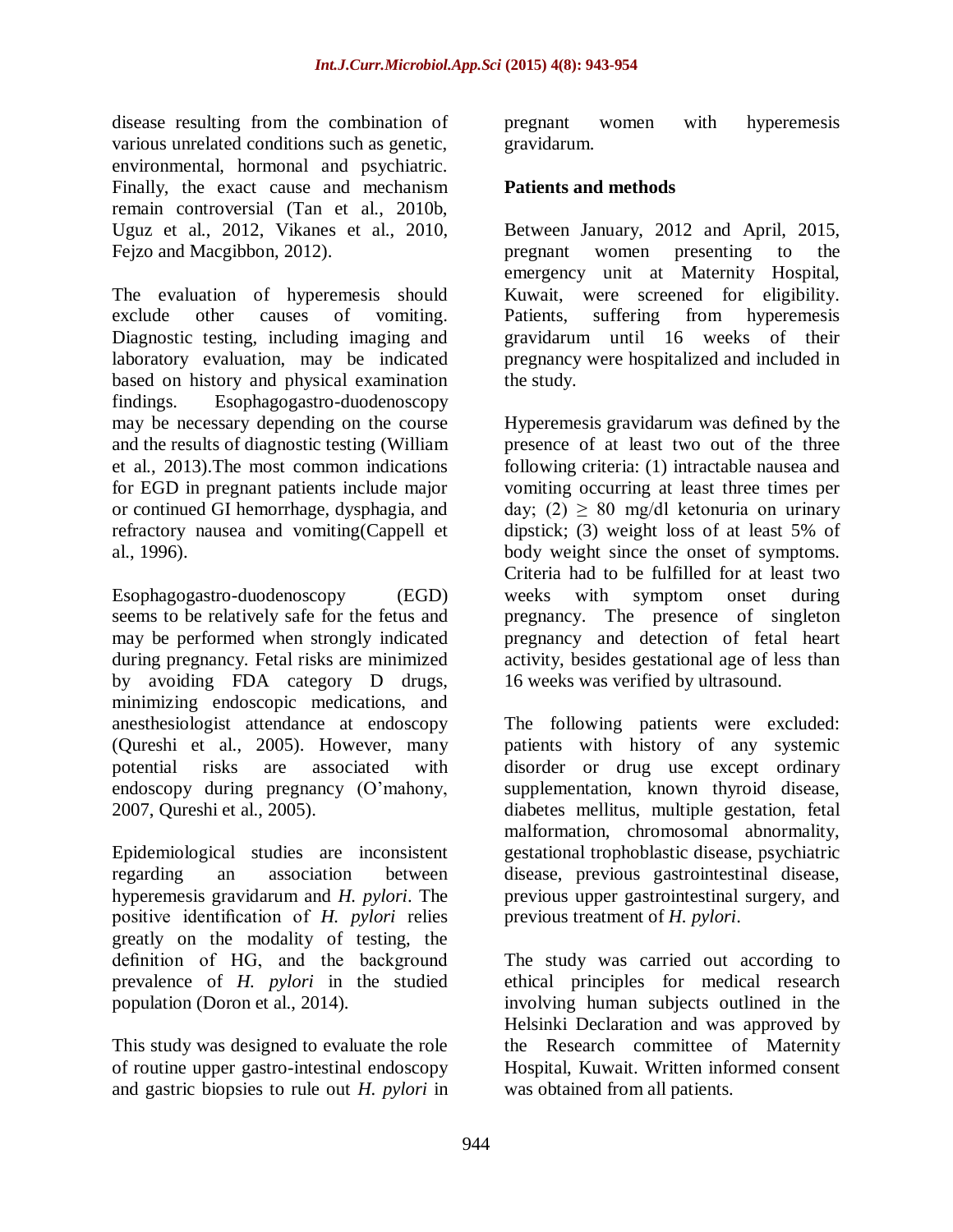Patients' data including age, parity, gestational age, documented past medical and surgical history as well as their presenting medical problems, were recorded. Patients' weight and BMI were recorded. Blood investigations including serum amylase and abdominal ultrasonography findings were traced. We documented the clinical progression and all complications of the patients from the start of hospitalization until discharge.

All participants completed a PUQE which is a scoring system for quantifying the severity of hyperemesis gravidarum. The questionnaire can be considered a simple but valuable tool to identify women with severe NVP/HG in need of hospital treatment. The score include duration of nausea, number of episodes of retching and vomiting during 24 hours. (Figure 1)

| <b>PUQE form:</b>                                                                                                                                       |                                                                            |                       |                     |                                                                                     |  |
|---------------------------------------------------------------------------------------------------------------------------------------------------------|----------------------------------------------------------------------------|-----------------------|---------------------|-------------------------------------------------------------------------------------|--|
| Pregnancy-Unique Quantification of Emesis and nausea                                                                                                    |                                                                            |                       |                     |                                                                                     |  |
|                                                                                                                                                         | Circle the answer that suit the best your situation for the last 24 hours. |                       |                     |                                                                                     |  |
|                                                                                                                                                         |                                                                            |                       |                     | 1. On average in a day, for how long do you feel nauseated or sick to your stomach? |  |
| $> 6$ hours<br>5 points                                                                                                                                 | 4-6 hours<br>4 points                                                      | 2-3 hours<br>3 points | <1 hour<br>2 points | Not at all<br>1 point                                                               |  |
|                                                                                                                                                         | 2. On average in a day, how many times do you vomit or throw up?           |                       |                     |                                                                                     |  |
| >7 times                                                                                                                                                | 5-6 times                                                                  | 3-4 times             | 1-2 times           | Not at all                                                                          |  |
| 5 points                                                                                                                                                | 4 points                                                                   | 3 points              | 2 points            | 1 point                                                                             |  |
| 3. On average in a day, how many times have you had retching or dry heaves<br>without bringing anything up?                                             |                                                                            |                       |                     |                                                                                     |  |
| >7 times                                                                                                                                                | 5-6 times                                                                  | 3-4 times             | 1-2 times           | Not at all                                                                          |  |
| 5 points                                                                                                                                                | 4 points                                                                   | 3 points              | 2 points            | 1 point                                                                             |  |
| Total score (sum of replies to 1, 2, and 3): mild NVP $\leq$ 6; moderate NVP, 7-12; severe<br>NVP >13.                                                  |                                                                            |                       |                     |                                                                                     |  |
| Quality of life question:<br>On a scale of 0 to 10, how would you rate your well-being:<br>0 (worst possible) 10 (As good as you felt before pregnancy) |                                                                            |                       |                     |                                                                                     |  |

PUQE form modified from: Koren G, Boskovic R, Hard M, Maltepe C, Navioz Y, Einarson A. Motherisk-PUQE (pregnancy-unique quantification of emesis and nausea) scoring system for nausea and vomiting of pregnancy. American journal of obstetrics and gynecology. 2002;186:S228-31, with permission.

### **Figure.1**PUQE-24\*-questionnaire,

Pregnancy-Unique Quantification of Emesis and nausea

Gastro-intestinal alarm symptoms and signs such as abdominal pain, bad taste, constipation, diarrhea, epigastric mass and reflux episodes were evaluated. Patients were classified according into 2 groups: Group (A) with alarm symptoms or signs and Group (B) with no alarm symptoms or signs.

Upon presentation to the endoscopy unit, all patients provided informed consent after being interviewed by a gastro-enterologist. Endoscopies were performed by experienced gastroenterologist using the PENTAXEG-290-Kp, OLYMPUS GIF-160, or FUJINONEG-250 WR5 video gastroscopes. Precautions were taken to minimize possible risks to the patients and their fetuses. These include the employment of an anesthetist and the positioning of patients in left lateral positions.

Endoscopy was extended up to the second duodenal portion in all patients and all endoscopic data were recorded. The diagnosis of esophagitis was based on the criteria described in Los Angeles Classification (Lundell et al., 1999). Although gastritis is a histopathologic diagnosis, existence of mucosal erosions, hyperemia and edema were considered as endoscopic gastritis.

Hiatal hernia can only be diagnosed when there is a significant herniation of gastric cardia through the diaphragmatic hiatus. However, variations of the esophagogastric junction could predispose to gastroesophageal reflux, even without clear herniation being present. These variations can be described using the Hill classification, which relies on the endoscopic aspect of the gastro esophageal valve seen from a retroflexed position during gastric inflation (Hill et al., 1996).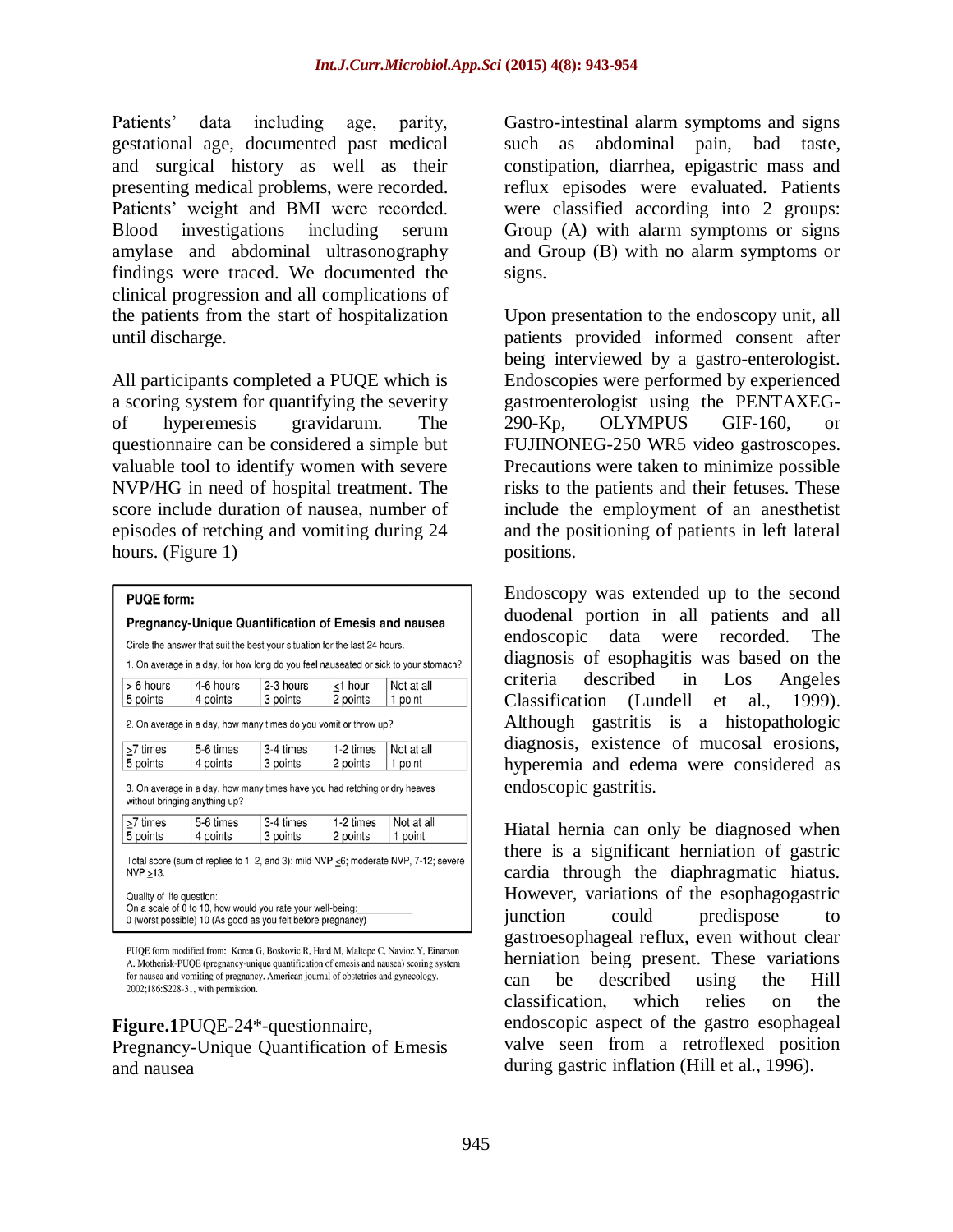Whether the patients were positive for *H. pylori* was investigated by the rapid urease test then by obtaining two mucosal samples each from antrum and corpus. Histopathological analysis was performed by a pathologist specialized in the gastrointestinal tract using Giemsa stain.

Sample size calculation: Based on an*a priori* baseline prevalence of abnormal findings on endoscopy of 60%,we estimated that 90 individuals would be needed to provide sufficient accuracy within the multivariable analysis.

Data were analyzed using SPSS for Windows, version 18. Quantitative (numerical) variables have been presented as mean  $\pm$  standard deviation (SD) values. Qualitative (categorical) data are presented in terms of number of cases and percentage. Analysis of numerical variables was performed using the independent Student's t test for normal distribution or Mann– Whitney U test for non-parametric data distribution (z value). Comparison of categorical data parameters was performed using Chi-square test or Fisher exact test (v2 value). The significance level was set at 0.05.

### **Results and Discussion**

Hyperemesis gravidarum is a diagnostic and therapeutic challenge to obstetricians as most patients with hyperemesis have no detectable organic abnormality. There are no controlled trials to guide the diagnostic evaluation; therefore, most recommendations are based on expert opinion (Hasler and Chey, 2003).

A total of 96 patients with hyperemesis gravidarunmet our inclusion criteria. Patients ranged in age from 18 to 34 years.

The mean age  $\pm$  standard deviation SD at admission was 27.5 years  $\pm$  4.55. The mean body mass index was  $31.3 \pm 7.42$ kg/m2 (range  $24 - 38$  kg/m2). The median parity was  $1.08 \pm 0.71$  (range 0–4). Primi-gravidas comprised 64.58% of patients. The mean gestational age at the time of endoscopy was 13.4± 1.32 weeks (range 10 – 16 weeks).Twelve patients had a history of hyperemesis in previous pregnancies; one of them had previous induced abortions for severe intractable vomiting. There was no statically significant difference between 2 groups regarding age, parity, weight and BMI (Table 1).

Baseline laboratory characteristics of the patients are recorded. The hyponatremia frequency was 26%; hypokalemia was noticed in 12 patients (12.5%). AST levels were mildly elevated in 5 patients while ALT levels were also mildly higher in 7 patients. On the other side, no patients had abnormal renal function tests (Table 2).

In our study of 96 EGDs in hyperemetic pregnant women, although 35.42% of the endoscopies were considered inappropriate with normal findings, Endoscopic abnormalities were found in 64.58% of the patients. Abnormal endoscopic findings included erythematous gastritis in 40.6%, erosive gastritis in 5.2%, duodenitis in 4.1%, and peptic ulcer in 3.1%, furthermore, 2.08% had Mallory Weiss tear and 9.37% had endoscopic features suggestive of hiatus hernia, the remaining 6.25% were found to have reflux esophagitis signifying GERD. Critical endoscopic findings included high risk gastric or duodenal ulcers and gastrointestinal mass lesion. Six patients had combined pathologies (3 patients had gastritis and hiatus hernia and 3 patients had gastritis and GRED)(Table 3).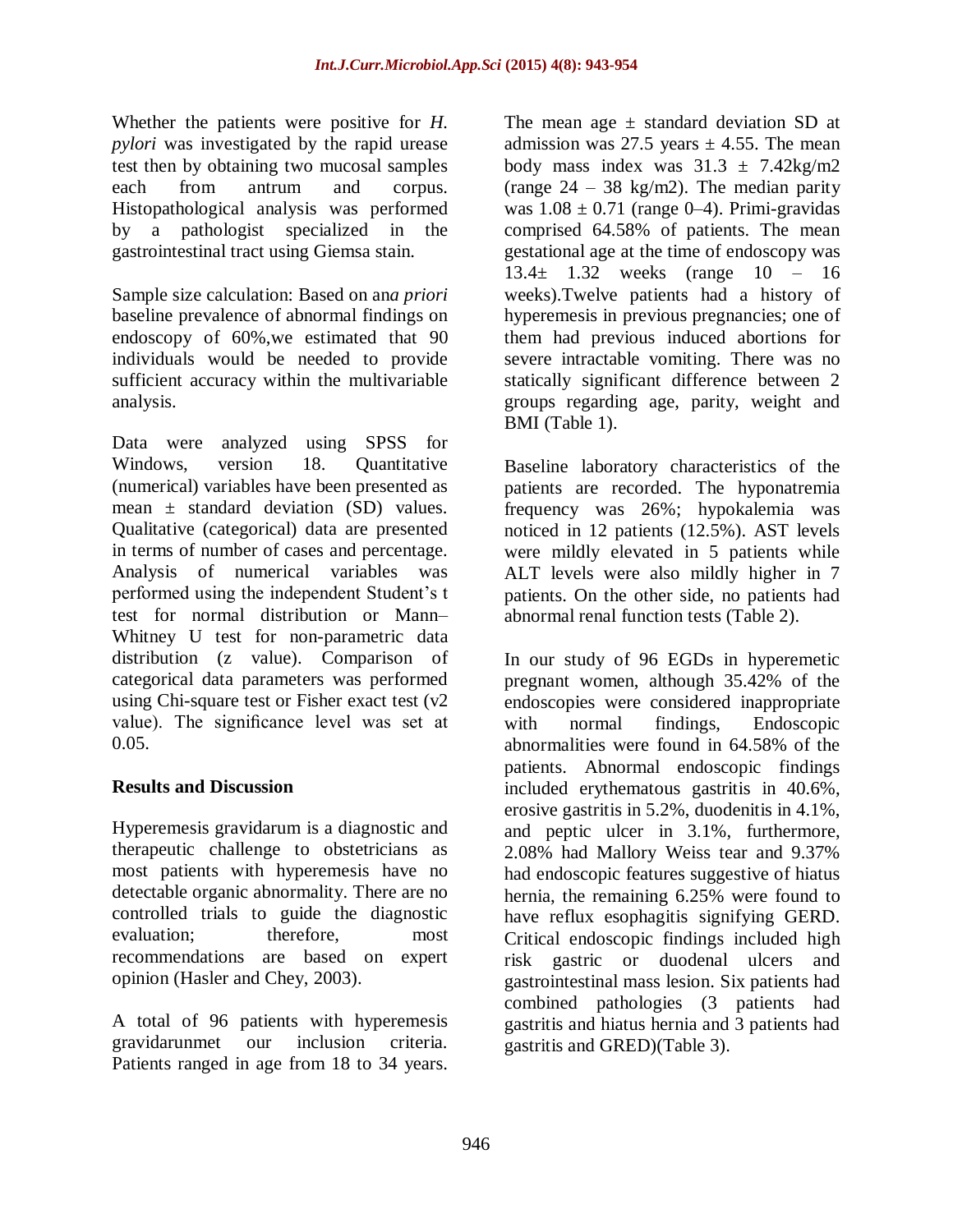| Variables                    | Group A           | Group B          | P value, (95% CI),      |
|------------------------------|-------------------|------------------|-------------------------|
|                              | Alarm             | No alarm         | Significance            |
|                              | symptoms          | symptoms         |                         |
|                              | $number = 28$     | $(number = 68)$  |                         |
| Age (Years)                  |                   |                  | $0.06, (-3.5, -1.5,$    |
| Mean $\pm SD$                | $26.7 \pm 5.3$    | $28.2 \pm 4.2$   | $0.501$ ), Non-         |
|                              |                   |                  | Significant             |
| Parity                       |                   |                  | 0.98, (0.19, 0.4,       |
| Mean $\pm SD$                | $1.2 \pm 0.4$     | $0.8 \pm 0.6$    | (0.6),                  |
|                              |                   |                  | Non-Significant         |
| Weight $(Kg)$                |                   |                  | $0.347, (-7.5, -4.5, -$ |
| Mean $\pm SD$                | $89.6 \pm 7.2$ Kg | $94.1 \pm 6.7$   | $1.48$ ), Non-          |
|                              |                   |                  | Significant             |
| BMI $(kg/m^2)$               |                   |                  | $0.91, (-3.91, -1.7, -$ |
| Mean $\pm SD$                | $30.4 \pm 4.3$    | $32.1 \pm 5.3$   | $0.51$ ),               |
|                              |                   |                  | Non-Significant         |
| Gestational age at endoscopy |                   |                  | $0.0002, (-1.45, -$     |
| (Weeks)Mean $\pm SD$         | $13.1 \pm 1.03$   | $14.24 \pm 0.54$ | $1.14, -0.82$ ),        |
|                              |                   |                  | Significant             |

| Table.1 Demographic data of the two studied groups |  |  |  |  |
|----------------------------------------------------|--|--|--|--|
|----------------------------------------------------|--|--|--|--|

BMI: Body mass index. CI: Confidence interval. NS: Non-Significant. SD: Standard deviation. Test used: Student`s t Test

| Table.2 Laboratory results of the two studied groups |  |
|------------------------------------------------------|--|
|------------------------------------------------------|--|

| Variables     | Total             | Group A          | Group B          | P value, (95% CI),      |
|---------------|-------------------|------------------|------------------|-------------------------|
|               | $(number = 96)$   | Alarm            | No alarm         | Significance            |
|               |                   | symptoms         | symptoms         |                         |
|               |                   | $(number = 28)$  | $(number = 68)$  |                         |
| $Na$ (meq/L)  |                   |                  |                  | $059, (-3.26-, -0.5,$   |
| Mean $\pm SD$ | $142.1 \pm 7.3$   | $141.7 \pm 6.2$  | $142.2 \pm 6.5$  | $2.26$ ), Non-          |
|               |                   |                  |                  | Significant             |
| $K$ (meq/L)   |                   |                  |                  | $0.98, (-1.11, -0.4,$   |
| Mean $\pm SD$ | $4.2 \pm 1.67$    | $3.9 \pm 1.4$    | $4.3 \pm 2.1$    | $0.31$ ),               |
|               |                   |                  |                  | Non-Significant         |
| AST (U/L)     |                   |                  |                  | 0.13, (5.89, 9.23,      |
| Mean $\pm SD$ | $29.6 \pm 7.2$ Kg | $28.33 \pm 7.9$  | $19.1 \pm 6.7$   | $12.56$ ), Non-         |
|               |                   | Kg               |                  | Significant             |
| $ALT$ (U/L)   |                   |                  |                  | $0.52, (-9.64, -7.3, -$ |
| Mean $\pm SD$ | $21.4 \pm 6.3$    | $17.8 \pm 5.3$   | $25.1 \pm 5.4$   | $(4.9)$ ,               |
|               |                   |                  |                  | Non-Significant         |
| creatinine    |                   |                  |                  | $0.15, (-7.5, -2.8,$    |
| (mg/dl)       | $63.1 \pm 15.07$  | $59.43 \pm 11.1$ | $62.24 \pm 9.54$ | 1.88,                   |
| Mean $\pm SD$ |                   |                  |                  | Non-Significant         |

Na: serum sodium level K: serum potassium level. CI: Confidence interval. NS: Non-Significant. SD: Standard deviation. Test used: Student`s t Test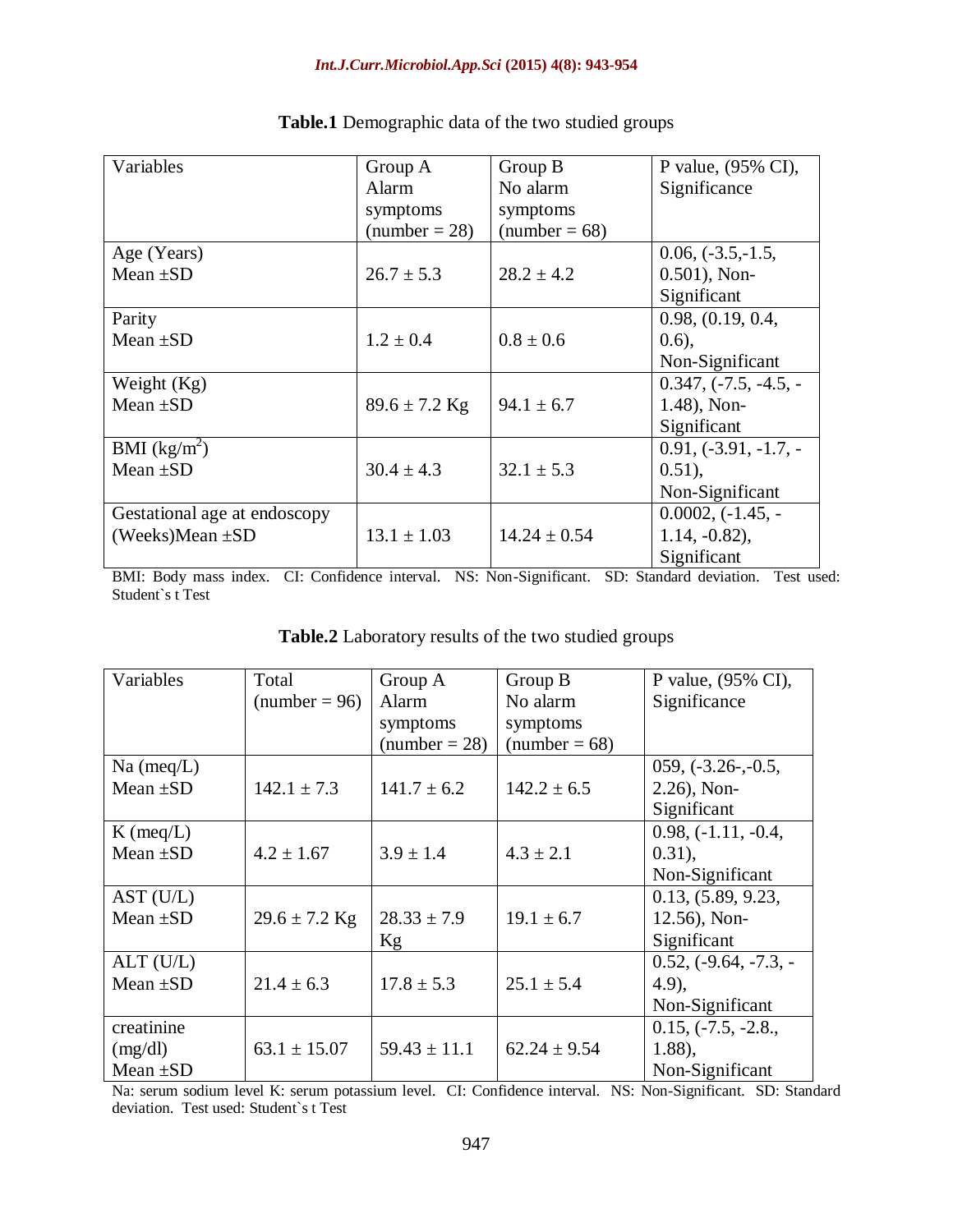| Variables          | Total          | Group A         | Group B         | P value, Significance |
|--------------------|----------------|-----------------|-----------------|-----------------------|
|                    | $(number =$    | Alarm           | No alarm        |                       |
|                    | 96)            | symptoms        | symptoms        |                       |
|                    |                | $(number = 28)$ | $(number = 68)$ |                       |
| Erythematous       | 39 (40.6%)     | 12(42.85%)      | 27 (39.7%)      | 0.85, Non-Significant |
| gastritis          |                |                 |                 |                       |
| Erosive gastritis  | $5(5.1\%)$     | 1(3.57%)        | 4(5.88)         | 0.65, Non-Significant |
| Duodenitis         | $4(4.1\%)$     | 1(3.57%)        | $3(4.41\%)$     | 0.85, Non-Significant |
| Peptic ulcer       | $3(3.1\%)$     | $2(7.14\%)$     | 1(14.7%)        | 0.16, Non-Significant |
| Mallory Weiss tear | $2(2.08\%)$    | 1(3.57%)        | 1(14.7%)        | 0.52, Non-Significant |
| Hiatus hernia      | 9(9.37%)       | $2(7.14\%)$     | 7(10.29%)       | 0.65, Non-Significant |
| <b>GRED</b>        | 6(6.25%)       | 1(3.57%)        | 5(7.35%)        | 0.51, Non-Significant |
| Gastrointestinal   | $\overline{0}$ | $\overline{0}$  | $\overline{0}$  |                       |
| mass lesion        |                |                 |                 |                       |

#### **Table.3** Endoscopic findings of the two studied groups

%: Percentage. : Analysis done using Chi-square (X2) test.

The most common diagnosis was erythematous gastritis which occurred in 40.6%; this can be explained by increased acid reflux during pregnancy from increased intra-abdominal pressure and decreased LES pressure mediated by gestational hormones. Peptic ulcer was diagnosed in only 3.1% of cases; this relatively low prevalence compared to that in the general population may be explained by decreased gastric acid secretion during pregnancy. Mallory-Weiss tears occurred in 2.08%; which is due to the ubiquity of nausea and emesis during pregnancy.

Diagnostic EGD is useful for diagnosing gastroesophageal reflux disease (GERD), gastritis, *Helicobacter pylori* (*H. pylori*) infection, peptic ulcer disease, esophageal varices, and malignancy (Friedele et al.,

2014). A mailed survey of ACOS members, which included information over 73 upper endoscopies performed during pregnancy. Endoscopic diagnoses included esophagitis, gastritis, ulcers, Mallory-Weiss tears and normal findings in descending order(Frank, 1994).

In our study, there were no cases of variceal bleeding. Variceal hemorrhage is rare during pregnancy because advanced liver disease decreases fertility(Cappell,2008). On the other side, only 1 patient was diagnosed by acute non-variceal upper GI bleeding (NVUGB) due to peptic ulcer, this patient presented by hematemesis with dropping in hemoglobin level.

NVUGB is a common clinical emergency. Mortality may be as high as 10-14%(Barkun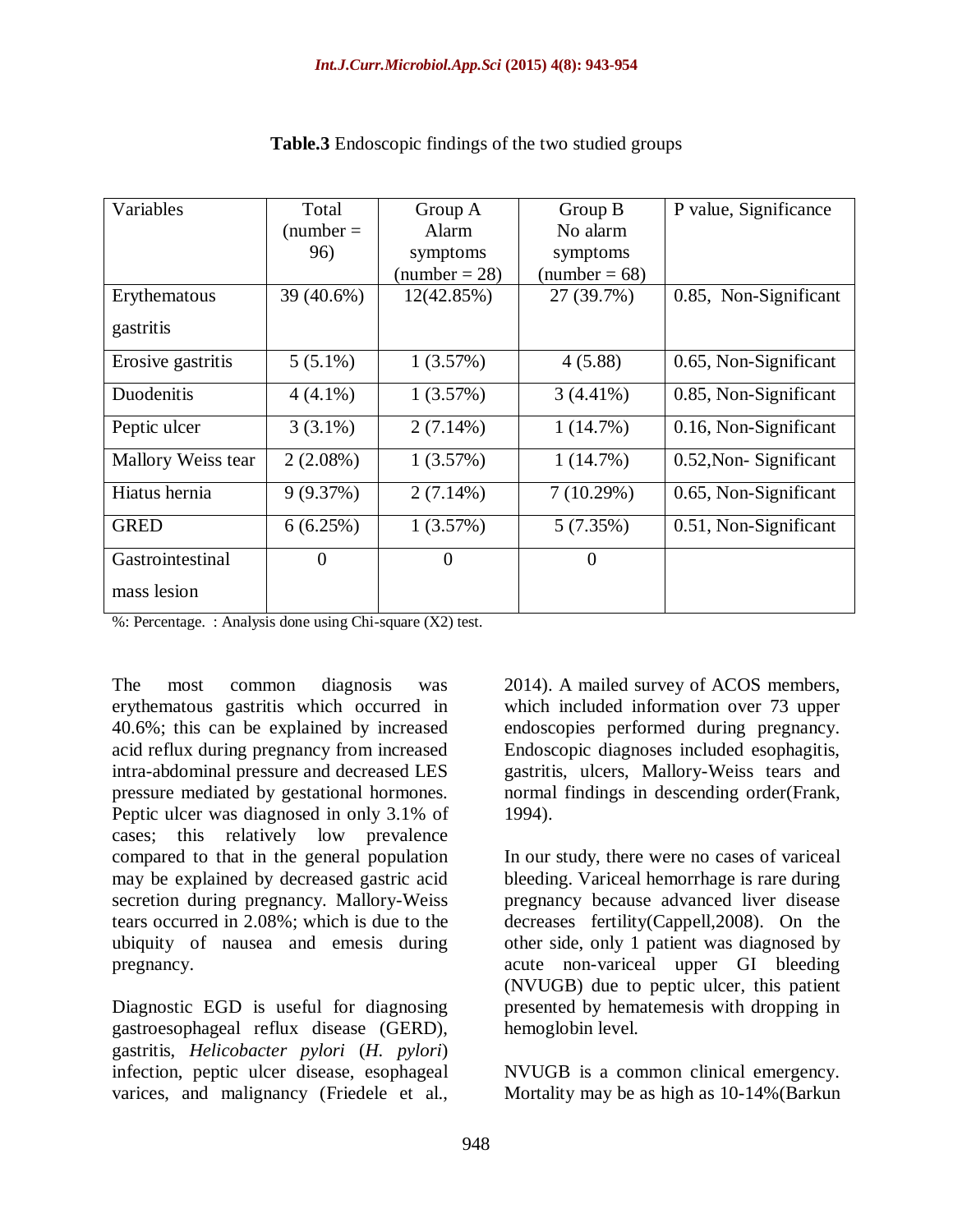et al., 2010). In a study by Geoffrey et al, Mallory-Weis tear was the most common identified cause of NVUGB in pregnant women; in contrast peptic ulcer disease and gastritis were the predominant etiologies for NVUGB in non-pregnant patients (Nguyen et al.,2010).

In our study, there were no cases of gastric malignancy. However, Endoscopy should also be strongly considered when upper GI malignancy is suspected, for dysphagia of recent onset persisting for  $\geq$ 7 days (Lee et al., 2009).

The rapid urease test and the histopathological examination of gastric biopsies using giemasa stain had confirmed H. pylori in 55.4% (52/96) of cases. Data in the existing medical literature are inconsistent regarding a possible connection between Hyperemesis gravidarum and H. pylori infection.

A meta-analysis of 25 case–control studies included 14 studies that found an association between Hyperemesis gravidarum and H. pylori and 11 studies that did not. These studies were highly heterogeneous in their designs, their definitions of Hyperemesis gravidarum, and the study population (Sandven et al., 2009).

Shirin et al., 2004 reported that subjects with first trimester vomiting were more likely to harbor H. pylori (81.2% vs. 65%,  $p =$ 0.004). Bagis et al., 2002, suggested the usage of *H.pylori* diagnostic tests to be part of hyperemesis gravidarum investigation. In their study, H Pylori infection was histologically demonstrated in 95% of pregnant patients with hyperemesis gravidarum and 50% of control patients.

We used gastric biopsy for histological diagnosis of *H.pylori* which is more accurate than serological methods. Serology is not specific for current infection and is further limited by cross reactivity, inter-observer variability, and a lack of validity in certain ethnic groups (Kazemi et al., 2011).

In our study, 28 patients (29.16%) with alarm symptoms and signs underwent endoscopy within 3 days of admission. Four patients had a low hemoglobin level, 7 had excessive weight loss, 7 had severe vomiting, 5 had loss of appetite, 3 had difficulty in swallowing, 1 had gastrointestinal bleeding, and 1 had an epigastric mass on physical examination. Patients, with at least one alarm symptom or sign, were categorized in the alarm group of patients (Group A).

There was no difference in the proportion of abnormal endoscopic findings between the two groups, Group (A) with alarm symptoms or signs and Group (B) with no alarm symptoms or signs  $(P = 0.639)$ . The predominant symptom or sign was not predictive of the endoscopic findings, and the presence of alarm symptoms/signs did not correlate with the demonstration of clinically significant endoscopic findings. Alarm symptoms/signs are good positive test, but cannot be used alone to rule out gastro-intestinal diseases.

This is in agreement with studies that found a poor positive predictive value for these symptoms (Kapoor et al., 2005, Wallace et al., 2001). It is thought that the presence of these alarm features is often indicative of advanced disease (Blackshaw et al., 2003) and carry low diagnostic yield (Bowrey et al., 2006).

In the presence of significant upper gastrointestinal bleeding or severe nausea and vomiting accompanied by abdominal pain or refractory to medical treatment or signs of gastroduoedenal obstruction, EGD may be appropriate to exclude significant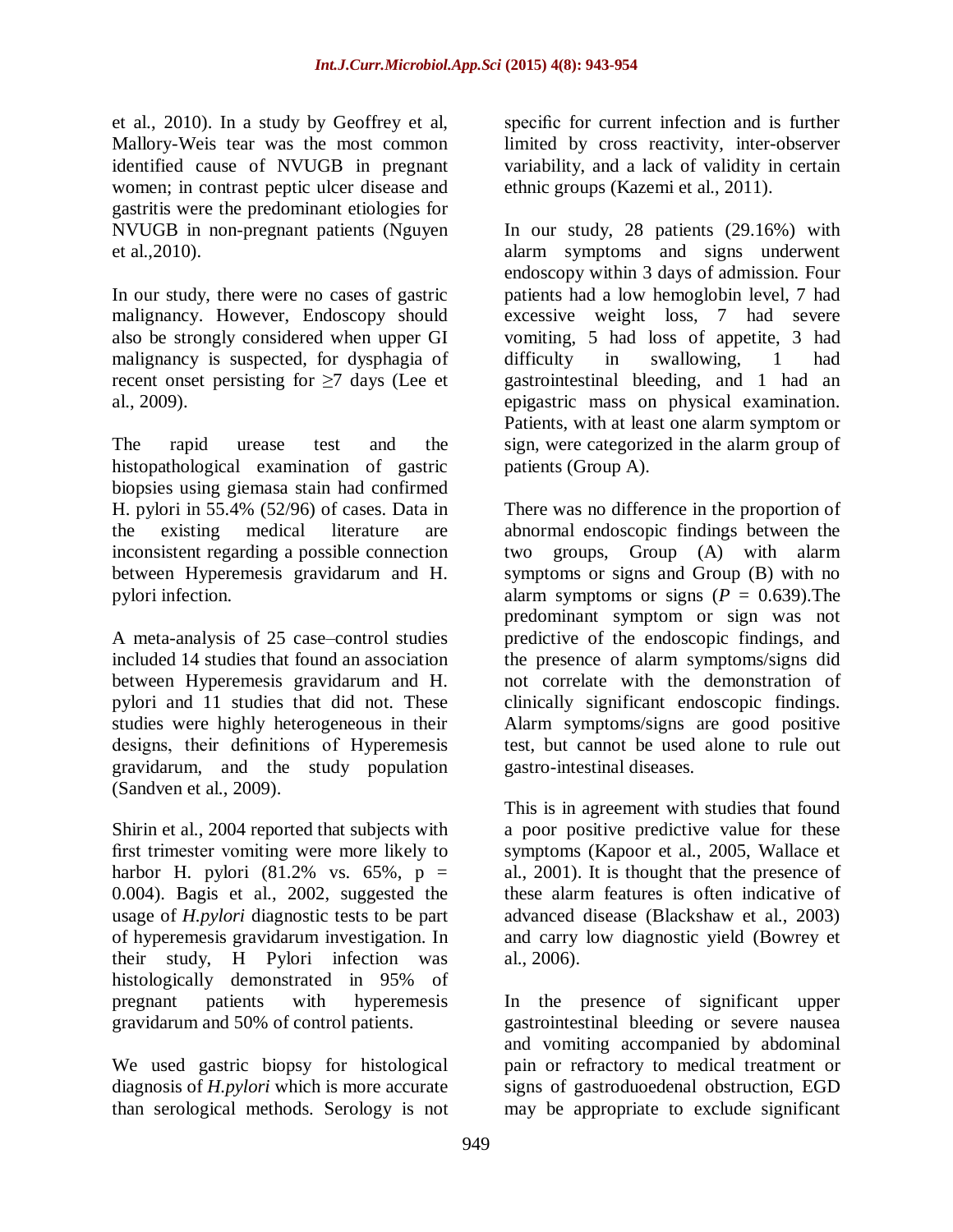peptic ulcer, gastric outlet obstruction or to treat bleeding site (Thomson et al., 2003).

The use of EGD in hyperemetic patients was an issue of debate. In our study, we recommend the routine use of upper gastrointestinal endoscopy in hyperemetic patients as the incidence of abnormal findings suggesting gastrointestinal disease is high (64.58%) and more importantly to exclude serious gastrointestinal emergencies i.e. GI bleeding and malignancy.

The American Society f or Gastrointestinal Endoscopy (ASGE) guidelines considered hyperemesis gravidarum as weak indication for EGD. However, about 12000 esophagogastro-duodenoscopies are performed annually in America in pregnant women(Shergill et al., 2012).

In a study on clinical efficacy of EGD in pregnant patients; indications for EGD included GI bleeding, abdominal pain and vomiting in decreasing order. The Mallory-Weiss tear was an important cause of upper GI bleeding in 14% of patients; the peptic ulcer was also responsible for bleeding in 14% of those patients (Cappell et al., 1996). Debby and his colleagues suggested the necessity of EGD for upper gastrointestinal bleeding but not nausea and vomiting or hyperemesis gravidarum since the endoscopic findings only minimally changed the clinical management of patients with nausea and vomiting (Debby et al., 2008).

Bruno et al., 1993 and Baron and Kroser, 2006, concluded that endoscopy is rarely helpful and rarely indicated for nausea and vomiting, or even hyperemesis gravidarum, during pregnancy. They explain vomiting during pregnancy with the effect of progesterone and estrogen and with a lesser effect of motilin hormone, so the lower esophageal sphincter (LES) tone, gastric and

intestinal motility decrease, causing gastroesophageal reflux disease (GERD) symptoms.

Chack and his colleagues found that the pregnant women has lower rate of peptic ulcer diseases but higher rate of reflux esophagitis compared to non-pregnant patients, and the diagnostic yield of EGD for upper gastrointestinal bleeding during pregnancy is similar to that of EGD performed for the same indication in the general population of about 95%(Chack et al., 2001).

In our study, all procedures were completed successfully, and no adverse events occurred. One of the most important points in endoscopic procedures of pregnant patients is to avoid maternal hypoxia and hypotension which can cause placental hypoperfusion and potential fetal injury (O'Mahony, 2007, Cappell, 2011).In our study, pregnant patients were positioned in the left lateral position and prompt intravenous hydration with normal saline was made.

Sedation in pregnancy has always been a challenge to anesthesiologists. In our study, the use of analgesics and sedatives was restricted. We use sedations in 28 patients in form of fentanyl. In many reports, no anesthetic drug, inhaled anesthetics, or local anesthetic has been proven to be teratogenic in humans. On the other side, itis clear that anesthetic effects on placental perfusion and the placental transfer of depressant drugs may influence the fetus. (Glosten, 2000, Gilinsky and Muthunayagam, 2006, Morgan et al., 2000)

Common agents such as IV midazolam, fentanyl and glucagon have been used in different series on pregnant patients without reported complications (Sungler et., 2000, Jamidar et al., 1995, Djordjevic et al.,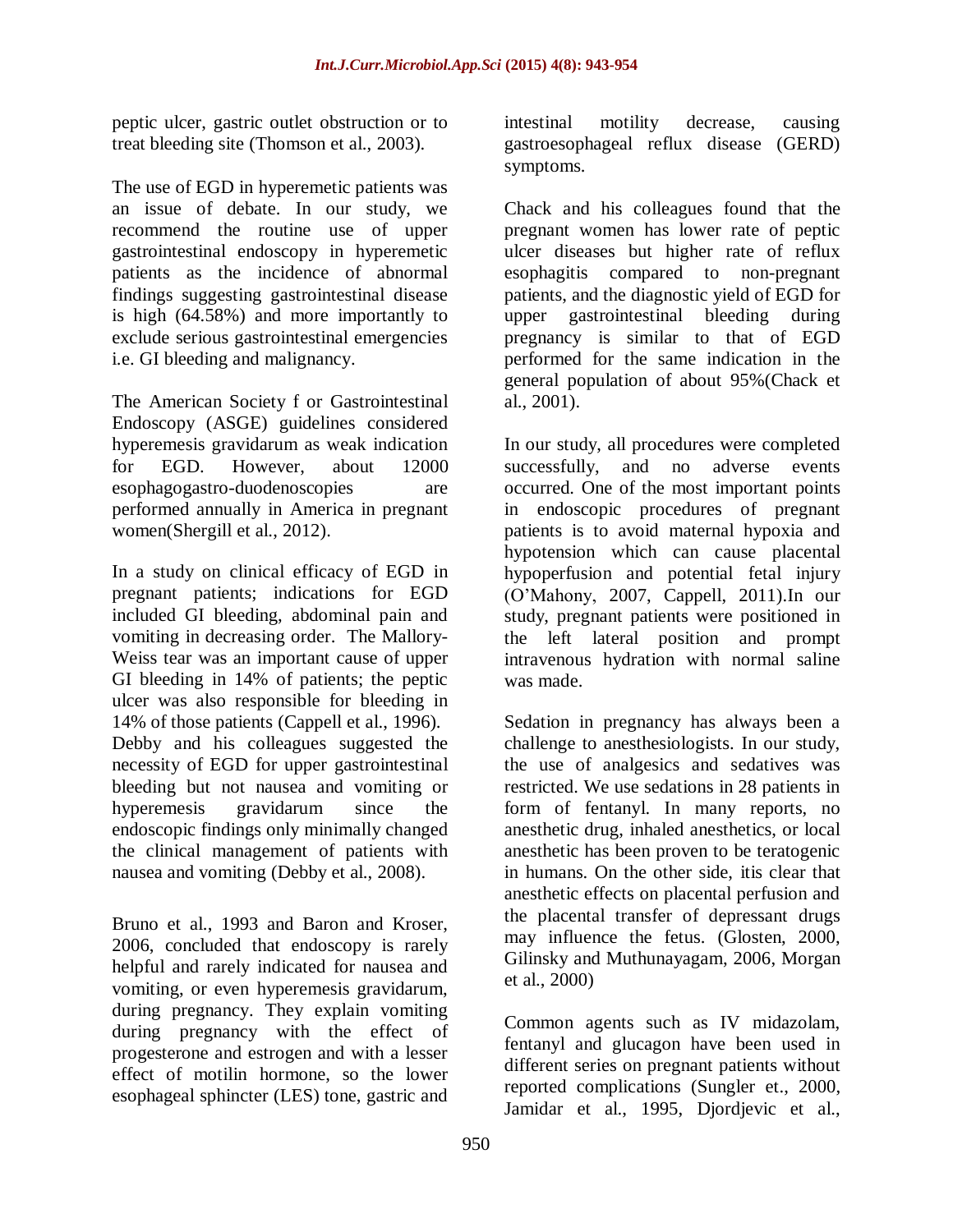1998).In the report described by Simmons et al., 2004, all patients were given IV propofol, IV fentanyl as well as IV midazolam and/or meperidine and there were no known adverse event to both mother andfetus. In another case series reported by Tham et al., 2003, there were also no medication-related complications such as hypoxia, arrhythmia and hypotension observed.

This study concluded that Endoscopic evaluation as an essential step in management of hyperemesis is recommended. Endoscopic evaluation is recommended for patients with risk factors, those with alarm symptoms, and those with persistent symptoms even if not suspecting gastrointestinal disease.

# **References**

- Bagis T, Gumurdulu Y, Kayaselcuk F, Yilmaz ES, Killicadag E, Tarim E. 2002. Endoscopy in hyperemesis gravidarum and Helicobacter pylori infection. Int J Gynaecol Obstet; 79:105–9.
- Barkun AN, Bardou M, Kuipers EJ, et al. 2010. International consensus recommendations on the management of patients with nonvariceal upper gastrointestinal bleeding. Ann Intern Med; 152(2): 101-13.
- Baron TH, Ramirez B, Richter JE. 1993. Gastrointestinal motility disorders during pregnancy. Ann Intern Med; 118 (5):366-75.
- Bruno JM, Kroser J. 2006. Efficacy and safety of upper endoscopy procedures during pregnancy. Gastrointest Endoscopy Clin N Am; 16: 33-40.
- Blackshaw GR, Barry JD, Edwards P, Allison MC, Lewis WG. 2003.

Open-access gastroscopy is associated with improved outcomes in gastric cancer. Eur J Gastroenterol Hepatol. 2003; 15:1333–1337.

- Bowrey DJ, Griffin SM, Wayman J, Karat D, Hayes N, Raimes SA. 2006. Use of alarm symptoms to select dyspeptics for endoscopy causes patients with curable esophagogastric cancer to be overlooked. Surg Endosc. 2006; 20:1725–1728.
- Cappell MS. 2008. Hepatic disorders mildly to moderately affected by pregnancy: medical and obstetric management. *Med ClinNorth Am*; 92: 717-737, vii.
- Cappell MS. 2011. Risks versus benefits of gastrointestinal endoscopy during pregnancy. Nat Rev Gastroenterol Hepatol; 8: 610-34.
- Cappell MS, Colon VJ, Sidhom OA. 1996. A study of eight medical centers of the safety and clinical efficacy of esophagogastroduodenoscopy in 83 pregnant females with follow-up of fetal outcome with comparison control groups. *Am J Gastroenterol* 1996; 91:348-354.
- Chak A, Cooper GS, Lloyd LE, et al. 2001. Effectiveness of endoscopy in patients admitted to the intensive care unit with upper GI hemorrhage. Gastrointest Endosc.; 53:6-13.
- Cunningham FG, Leveno KJ, Bloom SL, Hauth JC, Rouse DJ, Spong CY. 2010. Williams's obstetrics.  $23<sup>rd</sup>$ edition, 2010, MC Graw Hill Medical,New York, USA: 210 and 1050.
- Debby A, Golan A, Sadan O, Glezerman M, Shirin H. 2008. Clinical utility of esophagogastroduodenoscopy in the management of recurrent and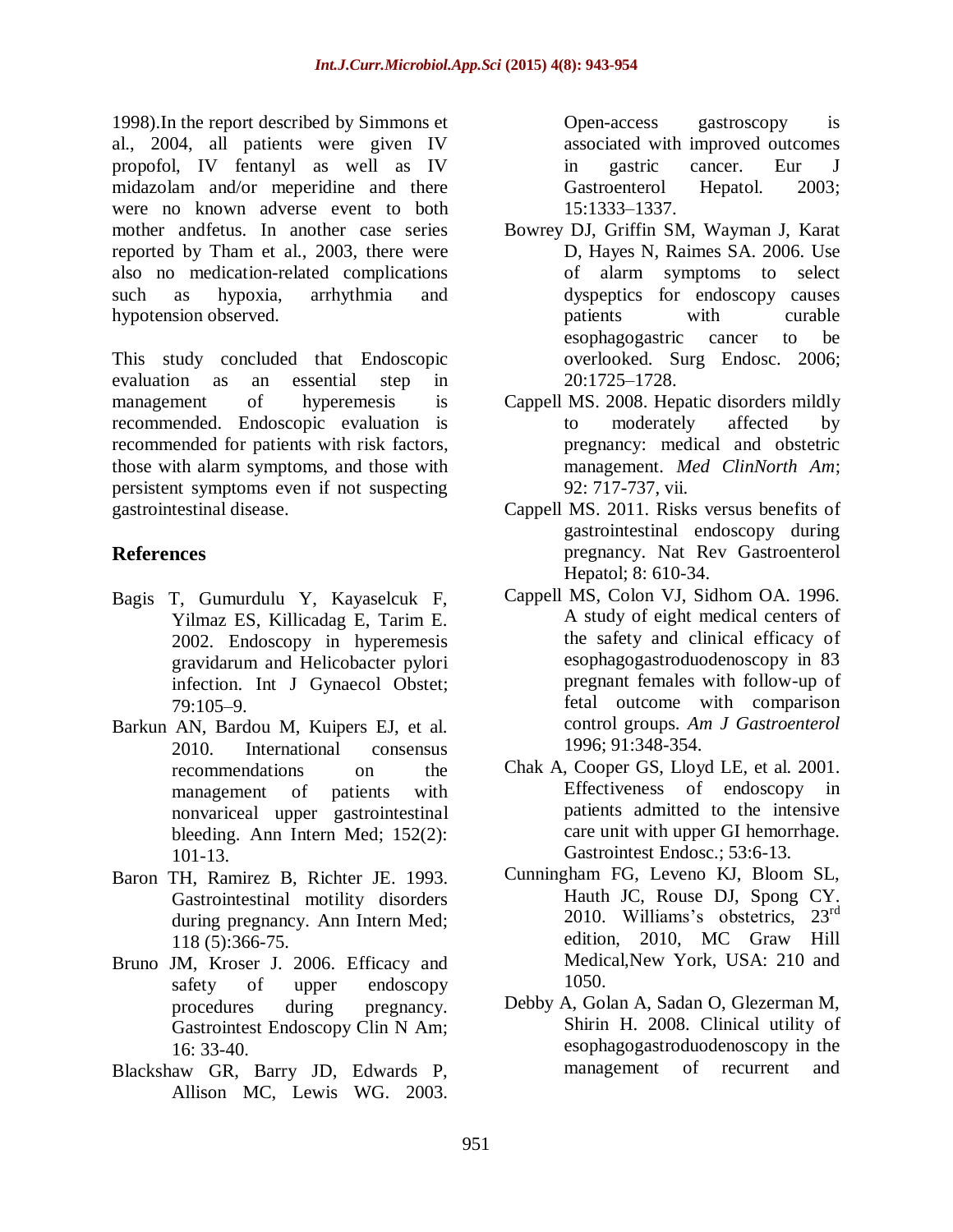intractable vomiting in pregnancy. J Reprod Med.; 53: 347-51.

- Djordjevic B, Stojiljkovic MP, Mostic T, Vojrodic Lj, LoncarStojiljkovic D. 1998. Propofol and thiopentone in elective cesarean section: effect on the mother and neonate. Vojnosanit Pregl; 55:601-4.
- Doron Boltin, Tsachi Tsadok Perets c, Sami Abu Elheiga d,e, Asher Sharony e,f, Yaron Niv a, Hussein Shamaly d,e, Ram Dickman a. 2014. Helicobacter pylori infection amongst Arab Israeli women with hyperemesis gravidarum—a prospective, controlled study. International Journal of Infectious Diseases 29 (2014) 292–295.
- Frank B. 1994. Endoscopy in pregnancy. In: Karlstadt RG, Surawicz CM, Croitoru R., editors. Gastrointestinal disorders during pregnancy. Arlington, VA: American College of Gastroenterology: 24-9.
- Fejzo MS, Macgibbon K 2012. Hyperemesis gravidarum: it is time to put an end to the misguided theory of a psychiatric etiology. Gen Hosp Psychiatry 34:699–700, author reply  $700-1$ ).
- Friedel D.,Stavropoulos S., Shahzad Iqbal, Mitchell S Cappell. 2014.Gastrointestinal endoscopy in the pregnant woman *World J Gastrointest Endosc*; 6(5): 156-167.
- Gazmararian JA, Petersen R, Jamieson DJ, Schild L, Adams MM, Deshpande AD, Franks AL 2002. Hospitalizations during pregnancy among managed care enrollees. Obstet Gynecol 100:94–100. 1.
- Gilinsky NH, Muthunayagam N. 2006. Gastrointestinal endoscopy in pregnant and lactating women: Emerging Standard of care to guide

decision-making. Obstet and Gynecol Survey; 61: 791-9.

- Glosten B. 2000. Anesthesia for Obstetrics. Miller RD (ed) Anesthesia Churchill Livingstone. New York. 2000; 2025-68.
- Hill AD, Kozarek RA, Kraemer SJM, Aye RW, Mercer D, Low DE, Pope CE II 1996. The gastroesophageal flap valve: in vitro and in vivo observations. Gastrointest Endosc 44: 541–547.
- Hasler WL, Chey WD. 2003. Nausea and vomiting. Gastroenterology; 125:1860-7.
- Ismail SK, Kenny L 2007. Review on hyperemesis gravidarum. Best Pract Res Clin Gastroenterol 21:755–769.
- Jamidar PA, Beck GJ, Hoffman BJ, Lehman GA, Hawes RH et al. 1995. Endoscopic retrograde cholangiopancreatography in pregnancy. Am J Gastroenterol; 90:1263-7.
- Qureshi WA, Rajan E, Adler DG, Davila RE, Hirota WK, Jacobson BC, Leighton JA, Zuckerman MJ, Hambrick RD, Fanelli RD, Baron T, Faigel DO. 2005. ASGE Guideline: Guidelines for endoscopy in pregnant and lactating women Gastro‐intest Endoscopy 2005; 61 (3):357-62.
- Kapoor N, Bassi A, Sturgess R, Bodger K. 2005. Predictive value of alarm features in a rapid access upper gastrointestinal cancer service. Gut. 2005;54:40–45.
- Kazemi S, Tavakkoli H, Habizadeh MR, Emami MH. 2011. Diagnostic values of Helicobacter pylori diagnostic tests: stool antigen test, urea breath test, rapid urease test, serology and histology. J Res Med Sci; 16:1097–104.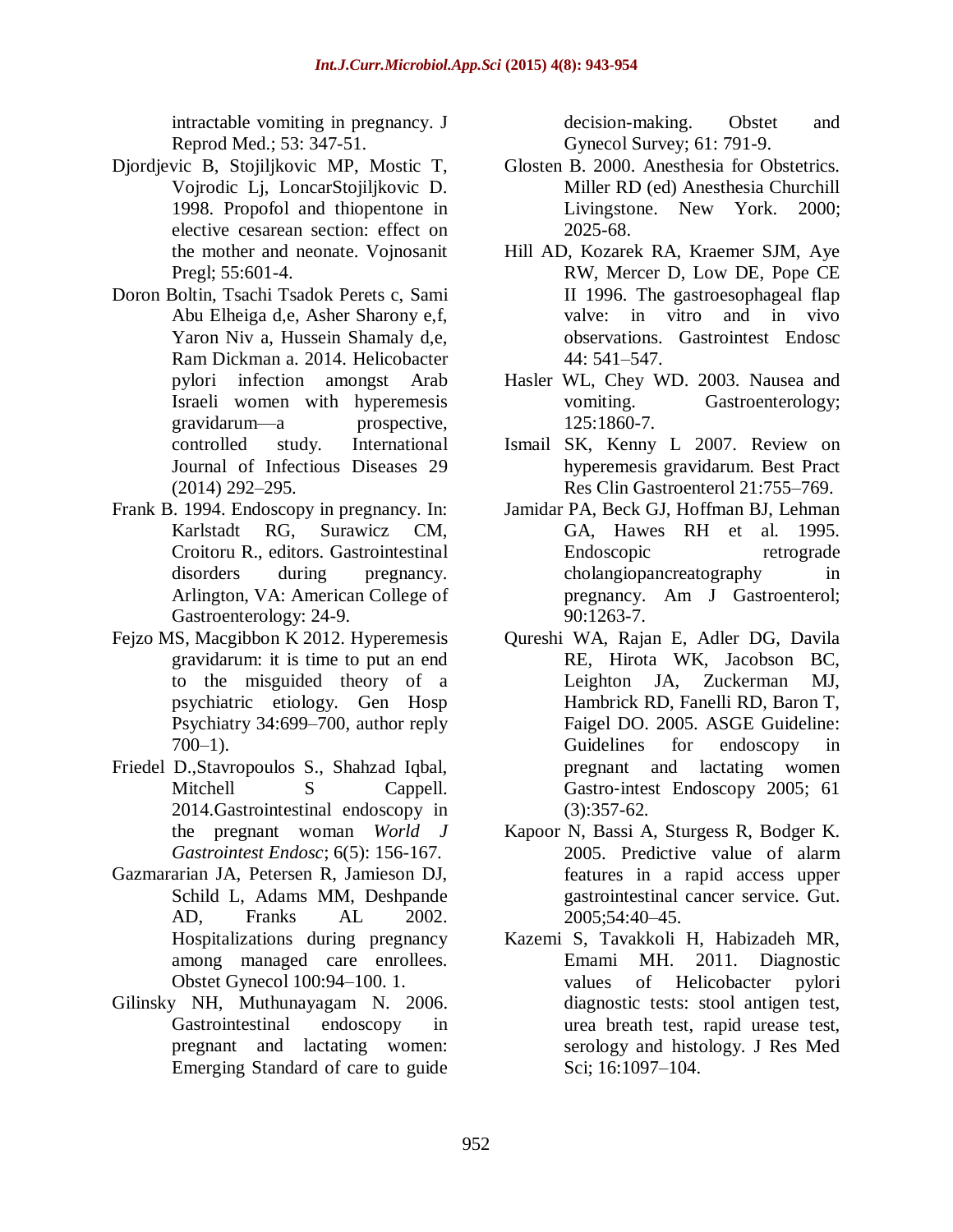- Lundell L.R., J. Dent, J.R. Bennett, *et al.* 1999. Endoscopic Assessment of Oesophagitis: Clinical and Functional Correlates and Further Validation of the Los Angeles Classification. Gut, 45 (1999), pp. 172–180.
- Nguyen GC, Dinani AM, Pivovarov K. 2010. Endoscopic management and outcomes of pregnant women hospitalized for nonvariceal upper GI bleeding: a nationwide analysis. Gastrointest Endoscopy; 72: 954-9.
- Morgan GE, Mikhail SM, Murray JM. 2000. Clinical anesthesiology. McGrowhill, New York 2000; 819-46.
- Lee HJ, Lee IK, Kim JW, Lee KU, Choe KJ, Yang HK. 2009. Clinical characteristics of gastric cancer associated with pregnancy. *Dig Surg*; 26: 31-36.
- O'mahony S. 2007. Endoscopy in pregnancy. *Best Pract ResClin Gastroenterol* 2007; 21: 893-899.
- Sandven I, Abdelnoor M, Nesheim B, Melby KK. 2009. Helicobacter pylori infection and hyperemesis gravidarum: a systematic review and meta-analysis of case–control studies. Acta Obstet Gynecol Scand; 88:1190–200.
- Shergill AK, Ben-Menachem T, Chandrasekhara V, Chathadi K, Decker GA, Evans JA, Early DS, Fanelli RD, Fisher DA, Foley KQ, Fukami N, Hwang JH, Jain R, Jue TL, Khan KM, Lightdale J, Pasha SF, Sharaf RN, Dominitz JA, Cash BD. 2012. Guidelines for endoscopy in pregnant and lactating women. *Gastrointest Endosc*; 76: 18-24.
- Shirin H, Sadan O, Shevah O, Bruck R, Boaz M, Moss S, et al. 2004. Positive serology for Helicobacter pylori and vomiting in the

pregnancy. Arch Gynecol Obstet; 270(July (1)):10–4.

- Simmons DC, Tarnasky PR, Rivera-Alsina ME, Lopez JF, Edman CD. 2004. Endoscopic retrograde cholangiopancreatography (ERCP) in pregnancy without the use of radiation. Am J Obstet Gynecol; 190:1467-9.
- Sungler P, Heinerman PM, Steiner H, et al. 2000. Laparoscopic cholecystectomy and interventional endoscopy for gallstone complications during pregnancy. Surg Endosc; 14:267-71.
- Tan PC, Khine PP, Vallikkannu N, Zawiah SZ. 2010a.Promethazine compared with metoclopramide for hyperemesis gravidarum: a randomized controlled trial. ObstetGynecol. 2010; 115:975-981.
- Tan PC, Vani S, Lim BK, Omar SZ 2010b. Anxiety and depression in hyperemesis gravidarum: prevalence, risk factors and correlation with clinical severity. Eur J Obstet Gynecol Reprod Biol 149:153–158.
- Tham TCK, Vandervoort J, Wong RCK, et al. 2003. Safety of ERCP during pregnancy. Am J Gastroenterol; 98:308-11
- Thomson AB, Barkun AN, Armstrong D, Chiba N, White RJ, Daniels S, Escobedo S, Chakraborty B, Sinclair P, Van Zanten SJ. 2003.The prevalence of clinically significant endoscopic findings in primary care patients with uninvestigated dyspepsia: the Canadian Adult Dyspepsia Empiric Treatment Prompt Endoscopy (CADET-PE) study. Aliment Pharmacol Ther. 2003;17:1481–1491.
- Vikanes A, Skjaerven R, Grjibovski AM, Gunnes N, Vangen S, Magnus P